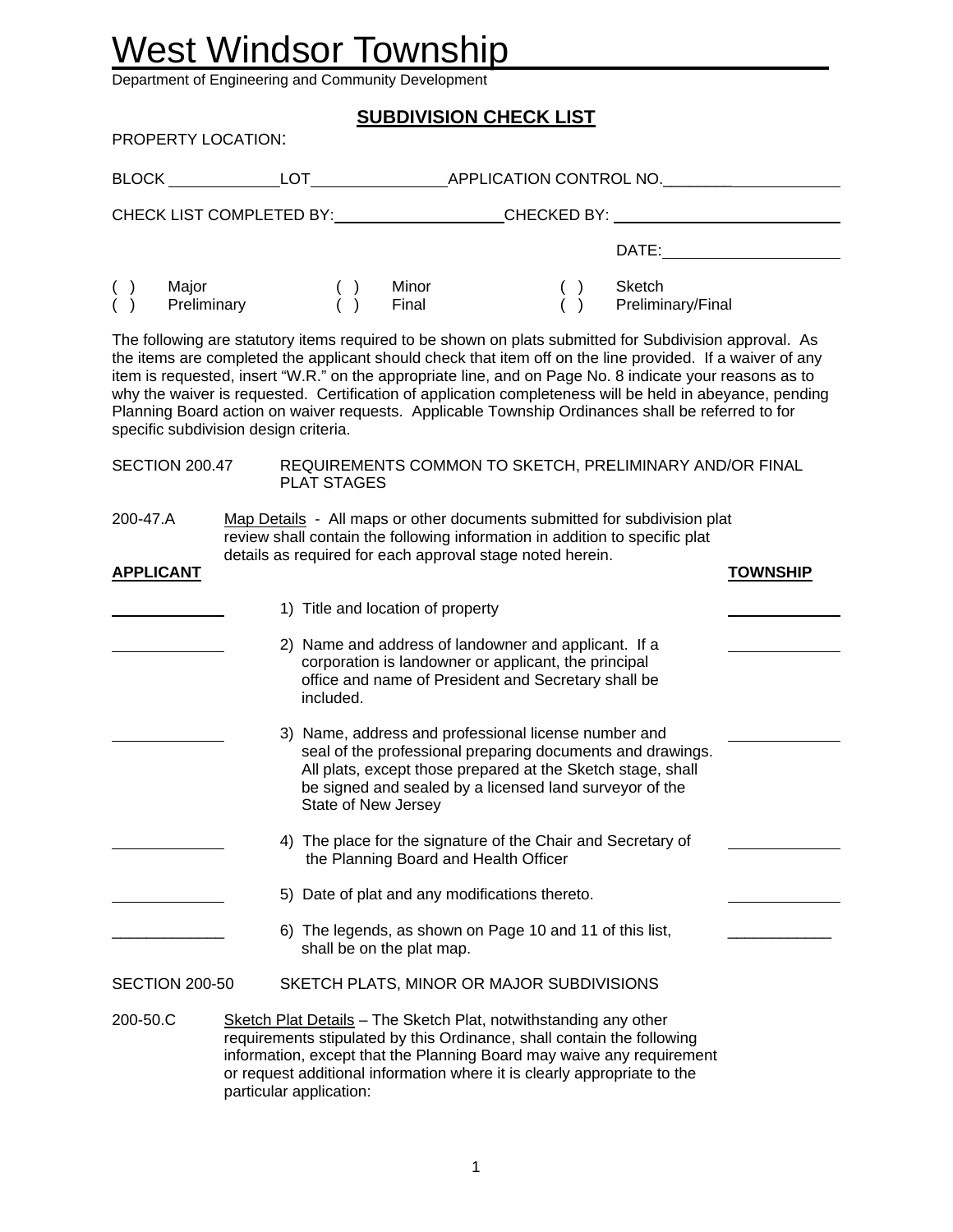| APPLICANT |
|-----------|
|-----------|

| APPLICANT | <b>TOWNSHIP</b> |
|-----------|-----------------|
|           |                 |

| 1) All plats shall be based on accurate information at a<br>scale of not more than one inch equals 100 feet to<br>enable the entire tract to be shown on one sheet.                                                                                                                                                                                                                                                                                                                                                                   |
|---------------------------------------------------------------------------------------------------------------------------------------------------------------------------------------------------------------------------------------------------------------------------------------------------------------------------------------------------------------------------------------------------------------------------------------------------------------------------------------------------------------------------------------|
| 2) A location map showing the entire tract to be subdivided,<br>giving the accurate location of all existing and proposed<br>property and street lines, at a scale of one inch equals<br>one thousand feet $(1" = 1,000')$ or larger scale, showing<br>the entire subdivision and its relation to all features shown<br>on the official map and Maser Plan and located within one-<br>half mile of the extreme limits of the subdivision, and the<br>zoning classification of the proposed subdivision and of<br>adjacent land.       |
| 3) The location of existing houses, buildings and other<br>structures, with accurate dimensions from all existing<br>and proposed lot lines, wooded areas and isolated trees<br>more than five inches (5") in diameter and topography<br>within the portion to be subdivided and within two hundred<br>feet (200') thereof at 20 foot, or smaller, contour intervals.<br>(USGS Topographic Quadrant Map series are acceptable<br>for topography at this state.)                                                                       |
| 4) The name of the owner, all adjoining property owners and<br>those across existing or proposed streets as disclosed by<br>the most recent Township tax records.                                                                                                                                                                                                                                                                                                                                                                     |
| 5) The tax map sheet, date of revision, block and lot numbers<br>and zoning district of the tract proposed to be subdivided.                                                                                                                                                                                                                                                                                                                                                                                                          |
| 6) Existing and proposed features:<br>(a) The location of existing or proposed streets, roads,<br>easements, greenbelts, public rights-of-way, streams,<br>bridges, culverts, drainage ditches and natural watercourses<br>in and within five hundred (500) feet of the subdivision.<br>(b) In assembling the required data, the applicant shall<br>be required to rely on existing information available from<br>the Township's Master Plan documents, Natural Resource<br>Inventory and engineering data from the Township Engineer |
| 7) The original and proposed lot layout, lot dimensions, all<br>required setback lines, and lot area of each lot in square feet<br>and acreage. Lots shall be designated by letters for minor<br>subdivisions and by consecutive numbers for major<br>subdivisions until give official lot number designations by<br>the Township Engineer.                                                                                                                                                                                           |
| 8) As determined by the Board of Health, the location of all<br>percolation tests including those that failed and soil logs<br>conducted at the expenses of the applicant and approved<br>by the Board of Health shall be shown on the plat.                                                                                                                                                                                                                                                                                          |
| 9) As applicable date of original preparation and date of<br>revision, if any, of plat, as well a old name if submitted<br>previously under different title.                                                                                                                                                                                                                                                                                                                                                                          |
| 10) A preliminary Environmental Impact Statement as outlined<br>in Part 1, Article V, Section 200.23. of the Township's Site Plan Ordinance.                                                                                                                                                                                                                                                                                                                                                                                          |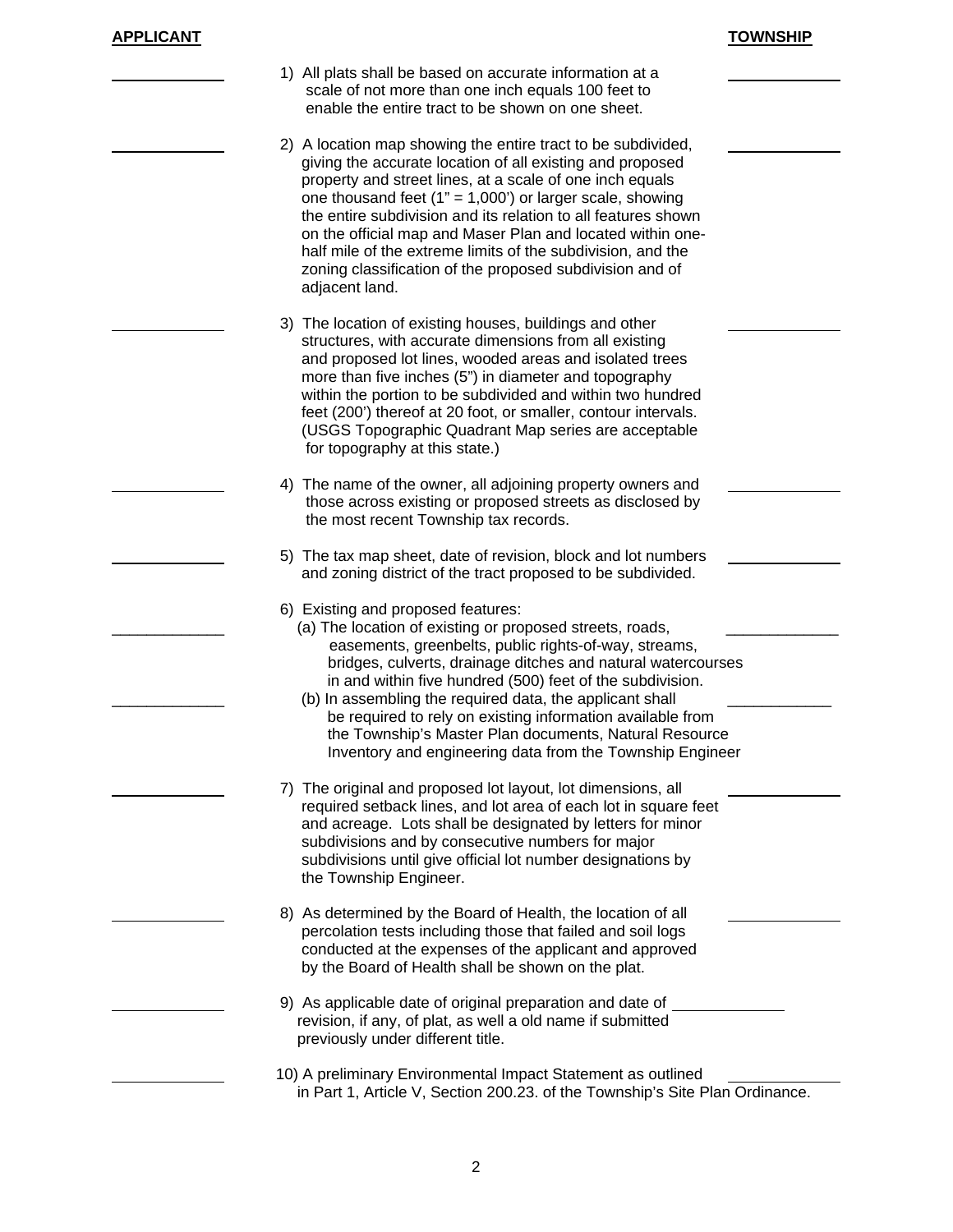| <b>APPLICANT</b>      |                                                                                                                                                                                                                                                                                                                                                                                                                                                                                                                                                                                                                                                                                                                                                                                                                                        | <b>TOWNSHIP</b> |
|-----------------------|----------------------------------------------------------------------------------------------------------------------------------------------------------------------------------------------------------------------------------------------------------------------------------------------------------------------------------------------------------------------------------------------------------------------------------------------------------------------------------------------------------------------------------------------------------------------------------------------------------------------------------------------------------------------------------------------------------------------------------------------------------------------------------------------------------------------------------------|-----------------|
|                       | 11) Acreage of tract to be subdivided to nearest tenth of acre,<br>and if open space cluster, area of the open space.                                                                                                                                                                                                                                                                                                                                                                                                                                                                                                                                                                                                                                                                                                                  |                 |
|                       | 12) A concept landscape plan, prepared by a certified or<br>licensed landscape architect, showing existing structure<br>and woodlands, isolated trees greater than five (5) inches<br>in caliper, existing topographic contours, and all other<br>natural features.                                                                                                                                                                                                                                                                                                                                                                                                                                                                                                                                                                    |                 |
|                       | 13) An aerial photograph on the drawings with the site boundaries<br>outlined to evaluate the effects upon existing vegetation<br>and surrounding land uses.                                                                                                                                                                                                                                                                                                                                                                                                                                                                                                                                                                                                                                                                           |                 |
|                       | 14) In the case of a minor subdivision if wetlands exist, as per<br>N.J.A.C. 7:7A-1 et seq., Freshwater Wetlands Protection Act<br>rules are to be complied with, prior to submission of plans to<br>the Township. All areas of wetlands shall be depicted on plans<br>with surveyor's metes and bounds information for the outbounds<br>of such areas. A Letter of Interpretation issued by the N.J.<br>Department of Environmental Protection, Division Coastal<br>Resources shall be submitted indicating the presence or<br>absence of freshwater wetlands on the parcel in questions.<br>15) A Letter of Interpretation issued by the NJ Department of<br>Environmental Protection, Division of Coastal Resources,<br>shall be submitted, indicating the presence or absence of<br>freshwater wetlands on the parcel in question. |                 |
| <b>SECTION 200-53</b> | PRELIMINARY PLAT APPROVAL, MAJOR SUBDIVISION                                                                                                                                                                                                                                                                                                                                                                                                                                                                                                                                                                                                                                                                                                                                                                                           |                 |
| 200-53.C              | Preliminary Plat Details - The preliminary plat, notwithstanding any other requirement<br>stipulated by this Part 2, shall be clearly and legibly drawn or reproduced at a scale of<br>not less than one inch equals 100 feet ( $1" = 100'$ ) and shall contain or be accompanied<br>by the following information, except that the Planning Board may waive any requirement<br>or request additional information where it is clearly appropriate to the particular<br>application:                                                                                                                                                                                                                                                                                                                                                     |                 |
|                       | 1) A key map at a scale not smaller than $1" = 1,000'$ showing<br>the relation of the portion to be subdivided to the entire<br>tract, and the relation of the entire tract to the neighborhood<br>for at least 1,000 feet beyond its boundaries.                                                                                                                                                                                                                                                                                                                                                                                                                                                                                                                                                                                      |                 |
|                       | 2) The tract name, tax map sheet, block and lot number, date,<br>reference meridian, graphic scale and the following names<br>and addresses:<br>(a) Name and address of record owner or owners<br>(b) Name and address of the subdivider, and if a<br>partnership or corporation, names of all individuals<br>having more than ten percent (10%) ownership.<br>(c) Name and address of person who prepared plat<br>(d) Names of adjacent and facing owners                                                                                                                                                                                                                                                                                                                                                                             |                 |
|                       |                                                                                                                                                                                                                                                                                                                                                                                                                                                                                                                                                                                                                                                                                                                                                                                                                                        |                 |

**APPLICANT TOWNSHIP**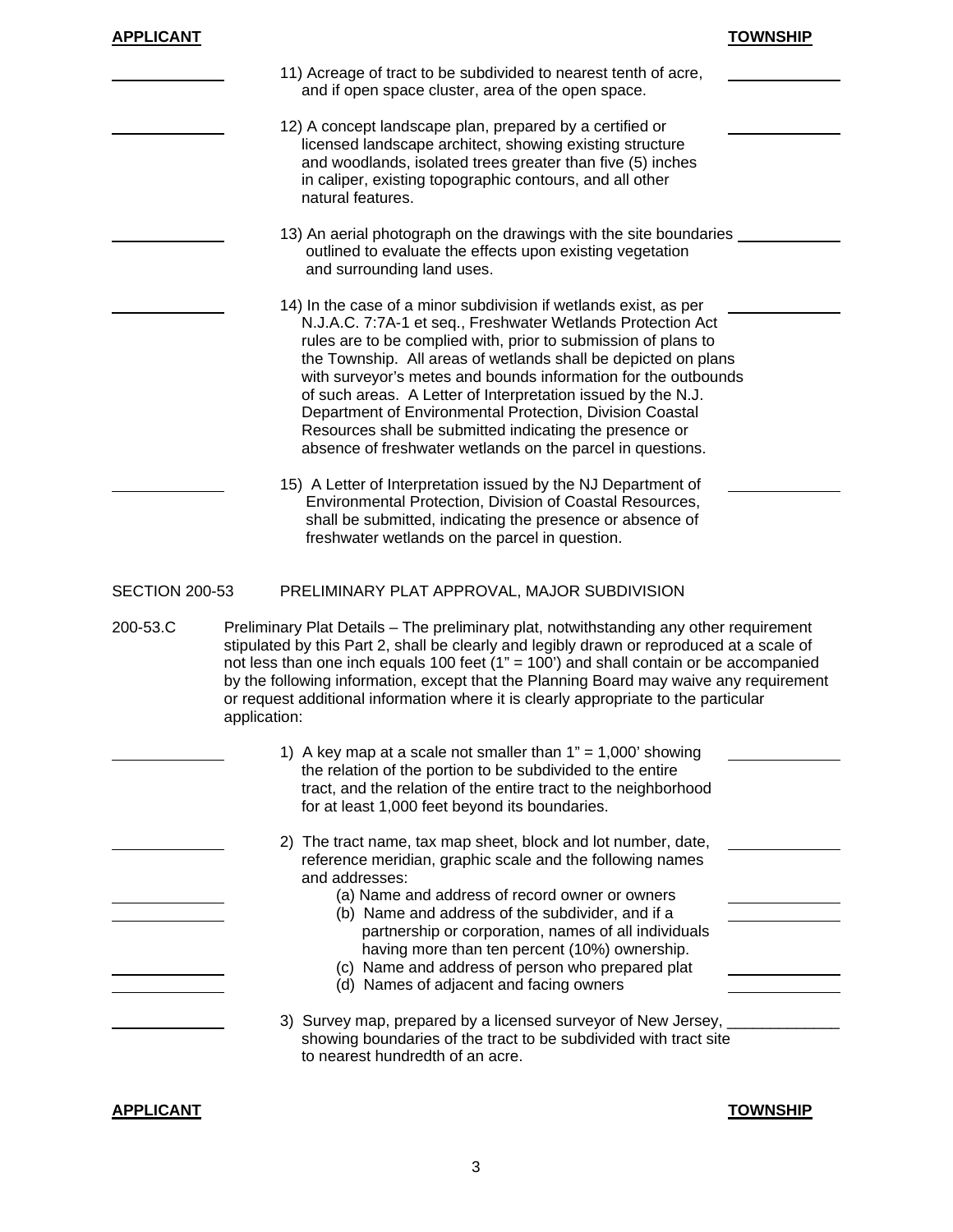- 4) Contours:
	- a) Existing and proposed contours at five-foot intervals for slopes averaging 10% or greater and at two-foot intervals for land of lesser slope shall be required. Contours shall be in the United States Coast and Geodetic Control Survey Datum. At least two permanent bench marks for each 50 acres or portion thereof shall be established on opposite ends of the proposed subdivision, and their locations, descriptions and elevations shall be noted on the preliminary plat. Existing contours shall be shown beyond the limits of the subject tract for a distance of at least 200 feet.
	- b) For preliminary applications only the applicant may rely on existing topographic information on file in the Township Engineer's office, provided that there have been no major changes in the site's topography and that, if requested by the Township Engineer, specific portions of the site topography will be updated, if required, at the applicant's expense, to approve the project's stormwater control drainage plan.
- 5) The location of existing and required setback lines, streets within two hundred (200) feet of the subdivision, the location of existing and proposed buildings, watercourses, (floodplains), New Jersey Flood Hazard Area Design Flood Limit with elevation, railroads, bridges, culverts, drain pipes, greenbelts, and all natural features such as wooded areas and rock formations. Also indicate all Township Master Plan proposals on-site and off-tract within five hundred (500) feet of the proposed subdivision.
- 6) When a public sewage disposal system is not available, the current rules, regulations and procedures of the West Windsor Township Board of Health shall be followed in submission of sufficient percolation test and soil lot data that will enable the Board of Health to make a recommendation to the Township Planning Board. An adverse report by the Board of Health shall be deemed as sufficient grounds for the Planning Board to disapprove said subdivision or portion thereof. The Planning Board will not reconsider any subdivision, or portion thereof, so disapproved until the requirements of the Board of Health are met.
- 7) A copy of any protective covenants or deed restrictions applying to the land being subdivided shall be submitted with the preliminary plat.
- 8) Plans and profiles showing proposed utility layouts (sanitary sewers, storm drains, water, gas, electric, detention basins, etc.) showing feasible connections to existing or proposed utility systems. Cross sections of streets may be required by the Township Engineer. Locations of fire hydrants and street lights shall be established with the aid of the Township Fire Protection Official and the Township Engineer respectively.
- 9) The proposed names of all streets within the subdivision shall be shown and shall be subject to approval by the Planning Board.
- 10) Each block and lot shall be numbered in accordance with the system of numbers which will ultimately be the numbers shown on the Township Tax Map.

**APPLICANT TOWNSHIP**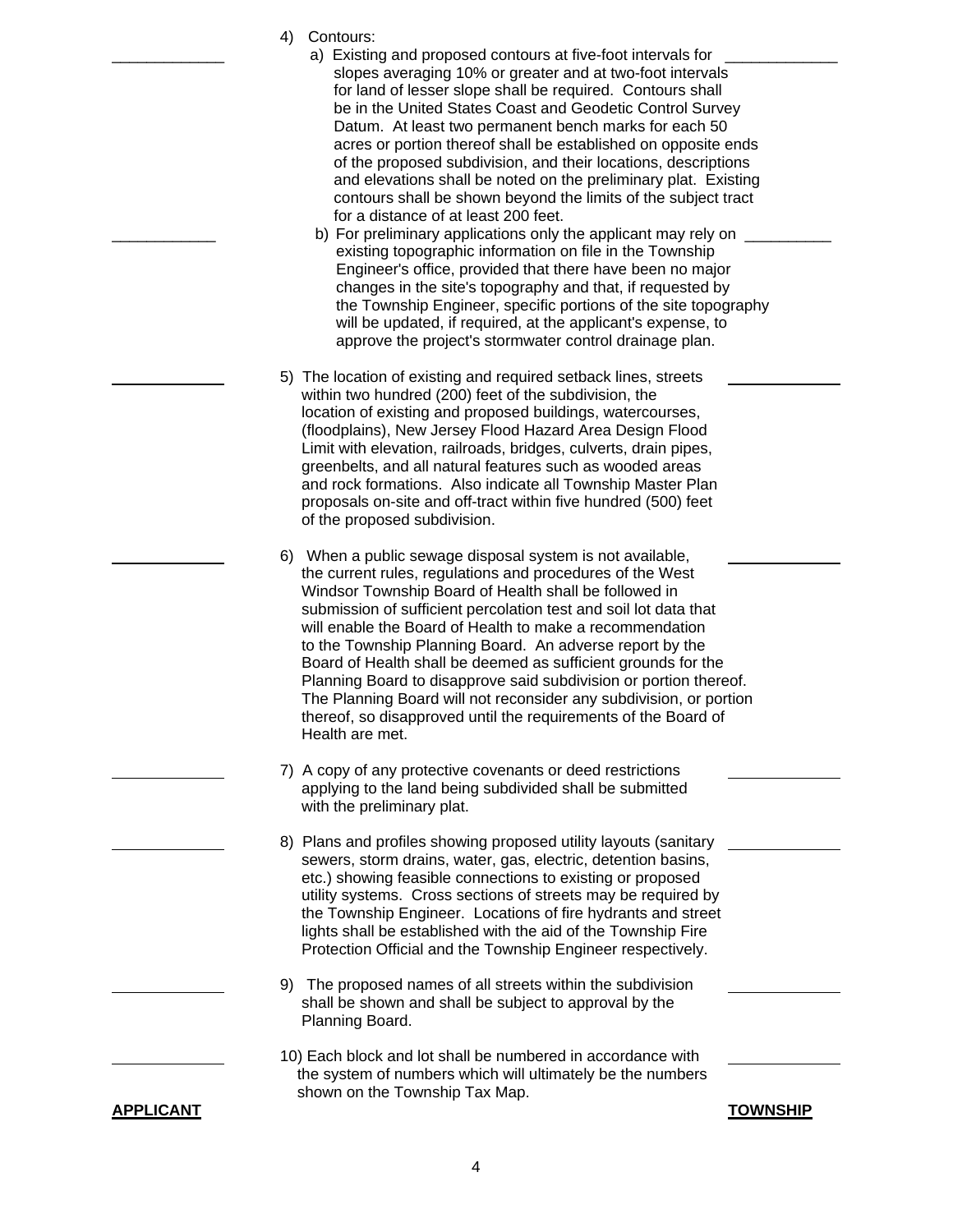| 11) A drainage plan shall be submitted which shall be the<br>existing contours proposed finished grade elevation at<br>street intersections and breaks in grade, proposed rates of<br>grades of streets, locations of drainage sub-basin limits,<br>proposed method of block drainage including proposed<br>down slope arrows, all drainage systems and structures,<br>including sizes and invert an casting elevations. The plan<br>shall be accompanied by a set of drainage computations<br>certified by a professional engineer. Where brook or stream<br>channel improvements are proposed or required, the plans for<br>such improvement shall be approved by the State Department<br>of Environmental Protection or the Mercer County Planning<br>Board, where applicable. |
|-----------------------------------------------------------------------------------------------------------------------------------------------------------------------------------------------------------------------------------------------------------------------------------------------------------------------------------------------------------------------------------------------------------------------------------------------------------------------------------------------------------------------------------------------------------------------------------------------------------------------------------------------------------------------------------------------------------------------------------------------------------------------------------|
| 12) All proposed lot lines, dimensioned in feet and tenths, and<br>the approximate area of all lots in square feet as well as any<br>open spaces proposed to be dedicated for public use.                                                                                                                                                                                                                                                                                                                                                                                                                                                                                                                                                                                         |
| 13) When the development of the subdivision or improvements<br>within the subdivision are contingent upon improvements<br>outside the boundaries of said subdivision, information<br>shall be supplied by the subdivider prior to Planning Board<br>consideration for preliminary approval that the improvements<br>outside the subdivision shall be installed and shall be available<br>to the subdivider prior to the issuance of any Certificate of<br>Occupancy for the project or phase of the project that is the<br>subject of a Development Application.                                                                                                                                                                                                                  |
| 14) All open spaces proposed to be dedicated for public use<br>or playgrounds or other public purpose and the location and<br>use of all such property shall be shown on the plat.                                                                                                                                                                                                                                                                                                                                                                                                                                                                                                                                                                                                |
| 15) When deemed necessary to determine the suitability of the<br>soil to support new construction the Planning Board shall<br>require test holes or borings to be made by a New Jersey<br>licensed engineer or an approved testing laboratory at the<br>expense of the subdivider under the direction of the Township<br>Engineer.                                                                                                                                                                                                                                                                                                                                                                                                                                                |
| 16) Statement accompanying preliminary plat indicating type of<br>structure (s) to be erected; approximate date of construction<br>start; a tentative section plan for the entire subdivision<br>indicating the estimated number of lots on which final approval<br>will be requested for the first section.                                                                                                                                                                                                                                                                                                                                                                                                                                                                      |
| 17) Full or partial Environmental Impact Statement as may be<br>required by the Planning Board at the time of preliminary<br>plat approval.                                                                                                                                                                                                                                                                                                                                                                                                                                                                                                                                                                                                                                       |
| 18) Soil Survey Map, prepared by a professional engineer to<br>indicate the different types of soils that exist on the subject<br>tract and within two hundred (200) feet of the extreme limits<br>of the subject tract. This map shall be in conformance with<br>Soil Survey of Mercer County, New Jersey published by<br>U.S. Department of Agriculture. Where wetlands exist on<br>or within two hundred (200) feet of the extreme limits of the<br>subject tract, as per N.J.A.C. 7:7A-1, et seq., the wetlands<br>boundary shall be superimposed on the Soil Survey Map.                                                                                                                                                                                                     |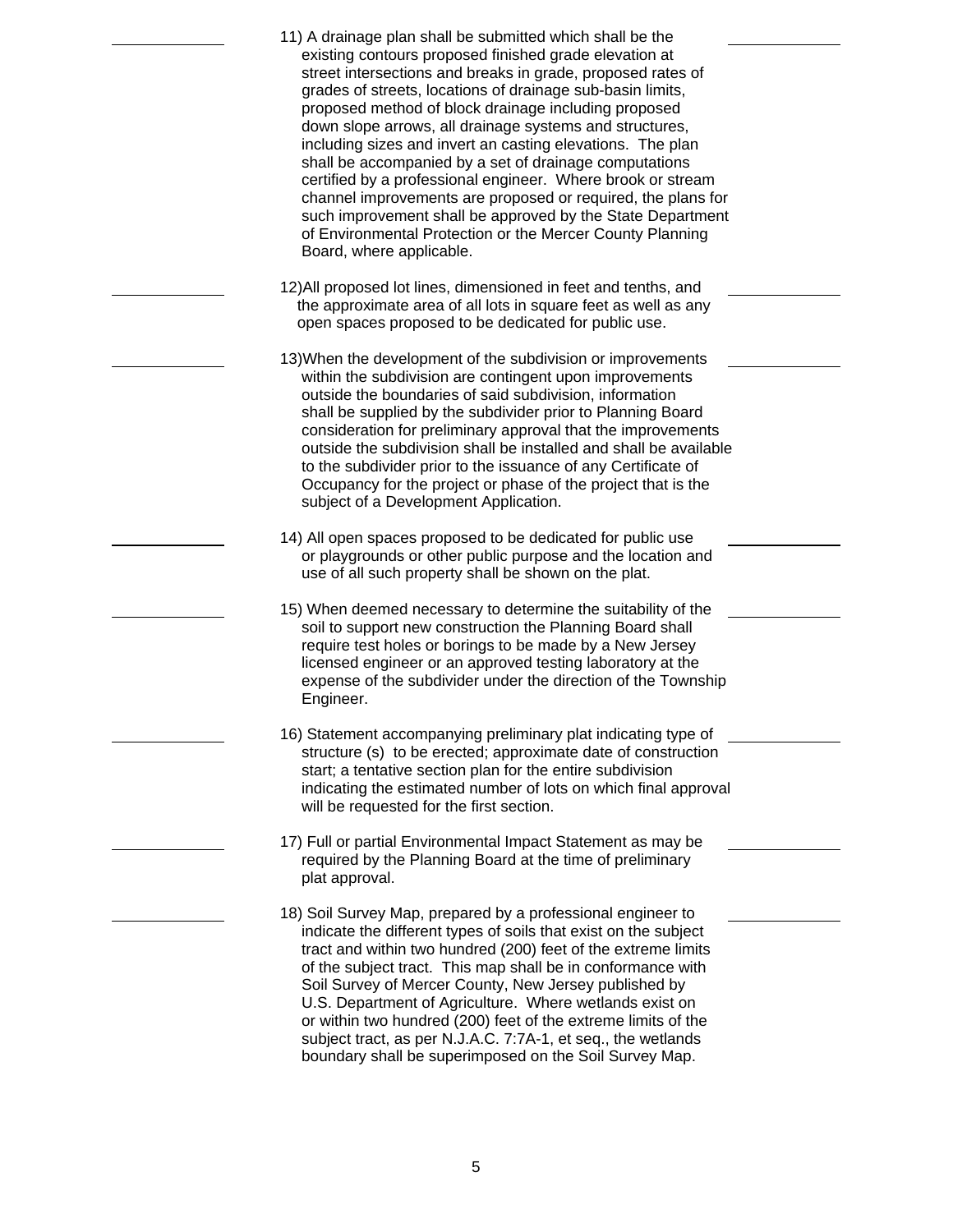## **APPLICANT TOWNSHIP**

| 19) If wetlands exist, as per N.J.A.C., 7-1 et seq., or 7A-1 et seq.,<br>Freshwater Wetlands Protection Act rules are to be complied<br>with prior to submission of plans to the Township. An area of<br>wetlands shall be depicted on plans with surveyor's metes<br>and bounds information for the out-bounds of such areas.<br>A Letter of Interpretation issued by the N.J. Department of<br>Environmental Protection, Division of Coastal Resources,<br>shall be submitted indicating the presence or absence of<br>freshwater wetlands on the parcel in question.                                                                       |  |
|-----------------------------------------------------------------------------------------------------------------------------------------------------------------------------------------------------------------------------------------------------------------------------------------------------------------------------------------------------------------------------------------------------------------------------------------------------------------------------------------------------------------------------------------------------------------------------------------------------------------------------------------------|--|
| 20) A Landscape Plan, prepared by a certified or licensed<br>landscape architect, at a minimum scale of 1" =50'<br>or larger, illustrating the proposed site elements as they<br>relate to existing structures and site amenities, including<br>existing woodlands, isolated trees greater than 5" caliper,<br>existing topographic contours, and any and all other natural<br>features, the intent, location, and type of all existing and<br>proposed landscaping and buffering the location form,<br>height and width of other landscape architectural materials<br>such as berms, fences, walls, site furnishings, bridges, and<br>walks. |  |
| 21) An aerial photograph with the site boundaries outlined<br>to evaluate the effects upon existing vegetation and<br>surrounding land use.                                                                                                                                                                                                                                                                                                                                                                                                                                                                                                   |  |
| 22) A Traffic Signage Plan conforming to the requirements<br>of Section 200-91.U of Part 3, Subdivision and Site Plan<br>Procedures, of this chapter                                                                                                                                                                                                                                                                                                                                                                                                                                                                                          |  |
| 23) A Letter of Interpretation issued by the New Jersey<br>Environmental Protection, Division of Coastal Resources,<br>shall be submitted, indicating the presence or absence of<br>freshwater wetlands on the parcel in question.                                                                                                                                                                                                                                                                                                                                                                                                            |  |
|                                                                                                                                                                                                                                                                                                                                                                                                                                                                                                                                                                                                                                               |  |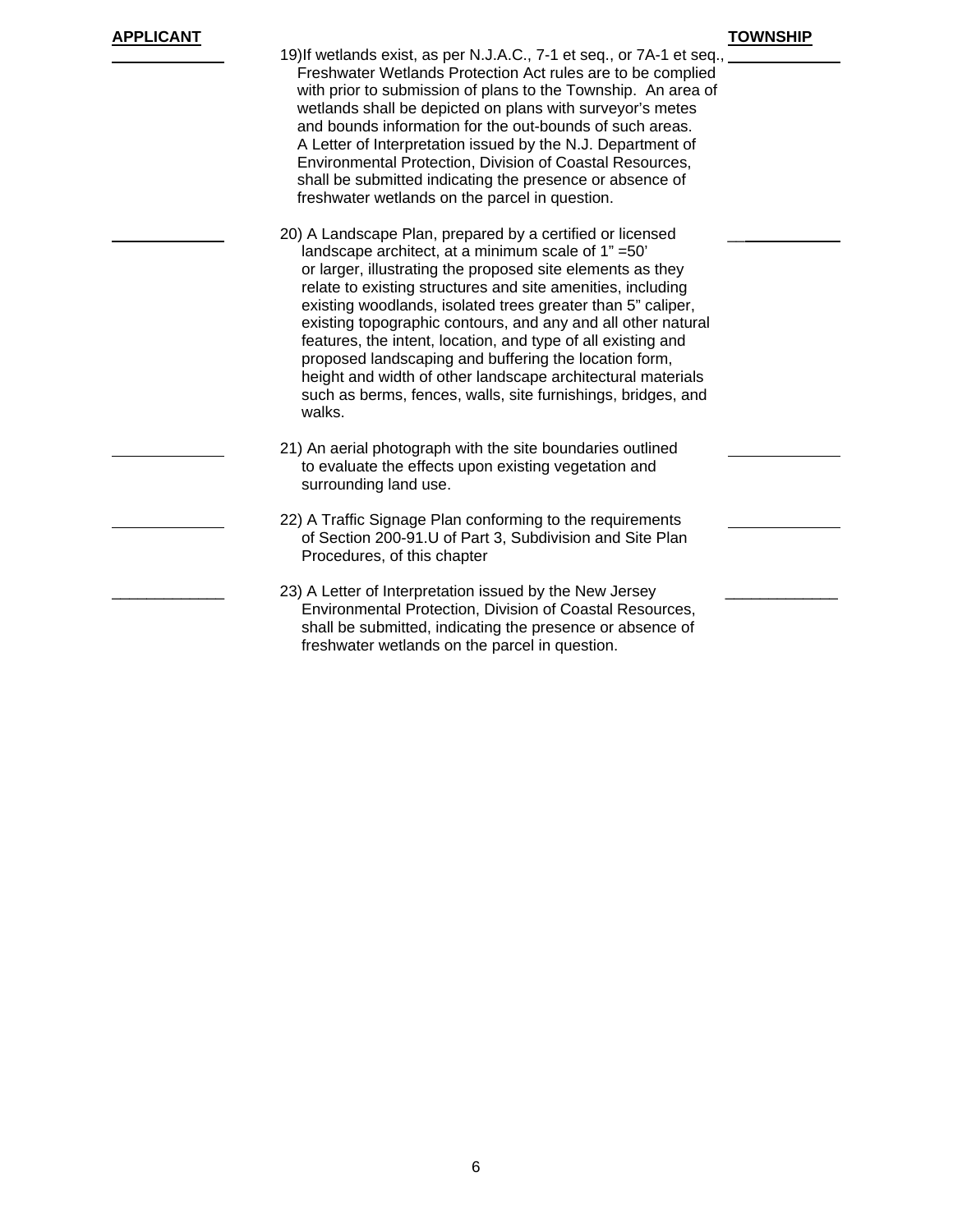#### SECTION 200-54 FINAL PLAT APPROVAL, MAJOR SUBDIVISION

200-54.C Final Plat Details – The final plat, notwithstanding any other requirements stipulated by the Ordinance or other Township Ordinances, shall be drawn in ink on tracing cloth, mylar, or equal at a scale of one (1) inch equals on hundred (100) feet except where otherwise permitted by the Planning Board and in compliance with all the provisions of Chapter 141 of the Laws of 1960 (Map Filing Law). The final plat shall contain or be accompanied by:

| <b>APPLICANT</b> |                                                                                                                                                                                                                                                                                                                                                                                                                                                                                                                                                                                                                                                                  | <b>TOWNSHIP</b> |
|------------------|------------------------------------------------------------------------------------------------------------------------------------------------------------------------------------------------------------------------------------------------------------------------------------------------------------------------------------------------------------------------------------------------------------------------------------------------------------------------------------------------------------------------------------------------------------------------------------------------------------------------------------------------------------------|-----------------|
|                  | 1) Date, name and location of the subdivision, name of owner,<br>graphic scale and reference meridian.                                                                                                                                                                                                                                                                                                                                                                                                                                                                                                                                                           |                 |
|                  | 2) Tract boundary lines, right-of-way lines of streets, street<br>names, easements and other rights-of-way, land reserved<br>or dedicated to public use, all lot lines and other site lines,<br>with accurate dimensions, bearings or deflection angles<br>and radii, areas and central angles of all curves.                                                                                                                                                                                                                                                                                                                                                    |                 |
|                  | 3) The purpose of any easement or land reserved or dedicated<br>to public use shall be designated, and the proposed use of<br>sites other than residential shall be noted.                                                                                                                                                                                                                                                                                                                                                                                                                                                                                       |                 |
|                  | 4) Each block and lot shall be numbered in accordance with<br>the system of numbers which will ultimately be the numbers<br>shown on the Township Tax Map.                                                                                                                                                                                                                                                                                                                                                                                                                                                                                                       |                 |
|                  | 5) Location of all monuments.                                                                                                                                                                                                                                                                                                                                                                                                                                                                                                                                                                                                                                    |                 |
|                  | 6) Names of owners of adjoining unsubdivided land                                                                                                                                                                                                                                                                                                                                                                                                                                                                                                                                                                                                                |                 |
|                  | 7) Certification by a land surveyor licensed in the State of<br>New Jersey as to accuracy of details of plat.                                                                                                                                                                                                                                                                                                                                                                                                                                                                                                                                                    |                 |
|                  | 8) Certification that the applicant is agent or owner of the<br>land, or that the owner has given consent under an<br>option agreement.                                                                                                                                                                                                                                                                                                                                                                                                                                                                                                                          |                 |
|                  | 9) When approval of a plat is required by any officer or body<br>of such municipality, County or State, approval shall be<br>certified on the plat.                                                                                                                                                                                                                                                                                                                                                                                                                                                                                                              |                 |
|                  | 10) Final construction plans and profiles showing proposed<br>utility layouts (sanitary sewers, storm drains, water, gas,<br>electric, detention basins, etc.) showing connections to<br>existing or proposed utility systems. Cross-sections of<br>streets may be required by the Township Engineer.                                                                                                                                                                                                                                                                                                                                                            |                 |
|                  | 11) A final Drainage Plan shall accompany the final plat.                                                                                                                                                                                                                                                                                                                                                                                                                                                                                                                                                                                                        |                 |
|                  | (a) Such drainage plan shall show the same information as<br>required on the preliminary plat with the addition that the<br>individual lot grading shall be shown as follows: Final grades<br>shall be shown for each lot corner, all high and low points<br>and breaks in grade and at the corners of tentative house<br>locations and center line of driveway at right-of-way and<br>center of garage doors. If it is intended to use drainage<br>swales, the elevation of these swales shall be shown.<br>Easements are required for all cross lot drainage where<br>from one lot crosses over a downslop property either in<br>swales or underground piping. |                 |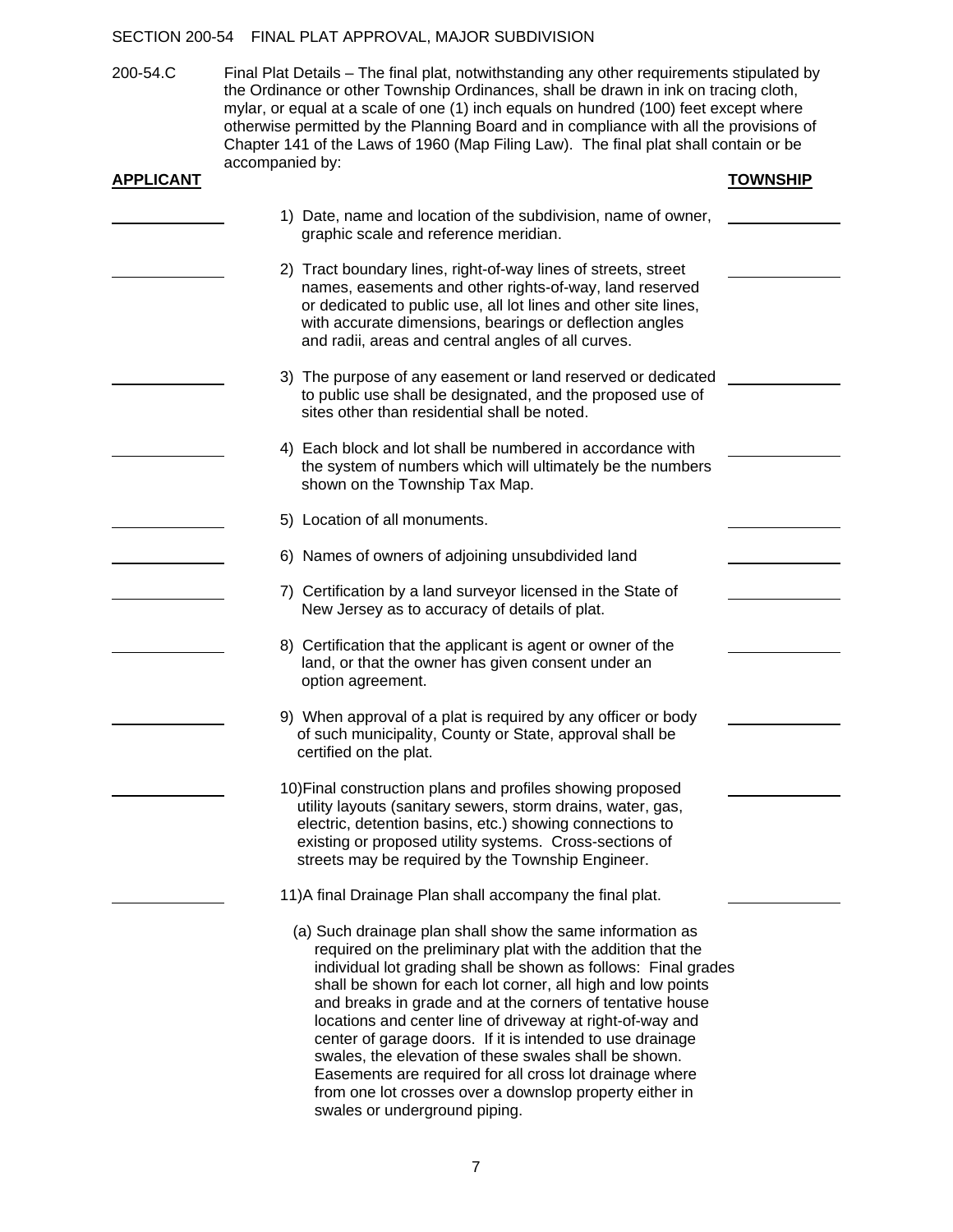| (b) All swales carrying cross-lot drainage shall be constructed<br>in easements that are to be provided for the purpose of<br>cross-lot drainage. The intent is to have all stormwater<br>runoff drain to the street or to drainage swales without<br>crossing the property of an adjacent lot unless there is<br>an easement provided for that purpose.                                                                                                                                                                  |
|---------------------------------------------------------------------------------------------------------------------------------------------------------------------------------------------------------------------------------------------------------------------------------------------------------------------------------------------------------------------------------------------------------------------------------------------------------------------------------------------------------------------------|
| 12) A Soil Erosion Control Plan and narrative shall accompany<br>the final plat. Such soil erosion control plan shall show the<br>same information as required on the final drainage plan and<br>soil erosion control measures conforming with the Township's<br>Soil Erosion and Sediment Control Ordinance. The soil<br>erosion control plan and the final drainage plan may be<br>combined as one plan.                                                                                                                |
| 13) Proposed grading plan.                                                                                                                                                                                                                                                                                                                                                                                                                                                                                                |
| (a) As a condition precedent to the issuance of certificates<br>of occupancy, pursuant to the Township Building Code,<br>the developer's engineer shall submit an as-built lot grading<br>plan to the construction official bearing a certification that<br>the lot grading complies with the approved final lot grading<br>and Soil Erosion Control Plans. Lot grading plans shall<br>incorporate the required grading over the septic system.                                                                           |
| (b) If the proposed individual lot grading plan deviates from the<br>approved subdivision final drainage plan, then an amended<br>subdivision final drainage plan shall be submitted to the<br>Township Engineer for review and approval.                                                                                                                                                                                                                                                                                 |
| 14) Copy of preliminary approval resolution, together with all<br>proposed additions, changes or departures therefrom, if<br>applicable, shall be submitted with final plat application.                                                                                                                                                                                                                                                                                                                                  |
| 15) A Landscape Plan, prepared by a certified or licensed<br>landscape architect at a minimum scale of $1" = 50'$ or<br>larger, illustrating the proposed site elements as they<br>relate to existing woodlands, isolated trees greater than<br>5" caliper, existing topographic contours, and any and all<br>existing and proposed landscaping and buffering, the<br>location, berm, height and width of other landscape<br>architectural materials such a berms, fences, walls, site<br>furnishings, bridges and walks. |
| 16) An aerial photograph with the site boundaries outlined<br>to evaluate the existing vegetation and surrounding land<br>uses.                                                                                                                                                                                                                                                                                                                                                                                           |
| 17) A Traffic Signage Plan conforming to the requirements of<br>Section 200-91.U of Part 3, Subdivision and Site Plan<br>Procedures, of this chapter.                                                                                                                                                                                                                                                                                                                                                                     |
| 18) As-built lot grading plan.                                                                                                                                                                                                                                                                                                                                                                                                                                                                                            |
| (a) As a condition precedent to the issuance of certificates of<br>occupancy, pursuant to the State Uniform Construction Code,<br>an as-built lot grading plan prepared by a land surveyor licensed<br>in the State of New Jersey shall be submitted to the Construction<br>Official and to the Township Engineer, bearing a certification that                                                                                                                                                                           |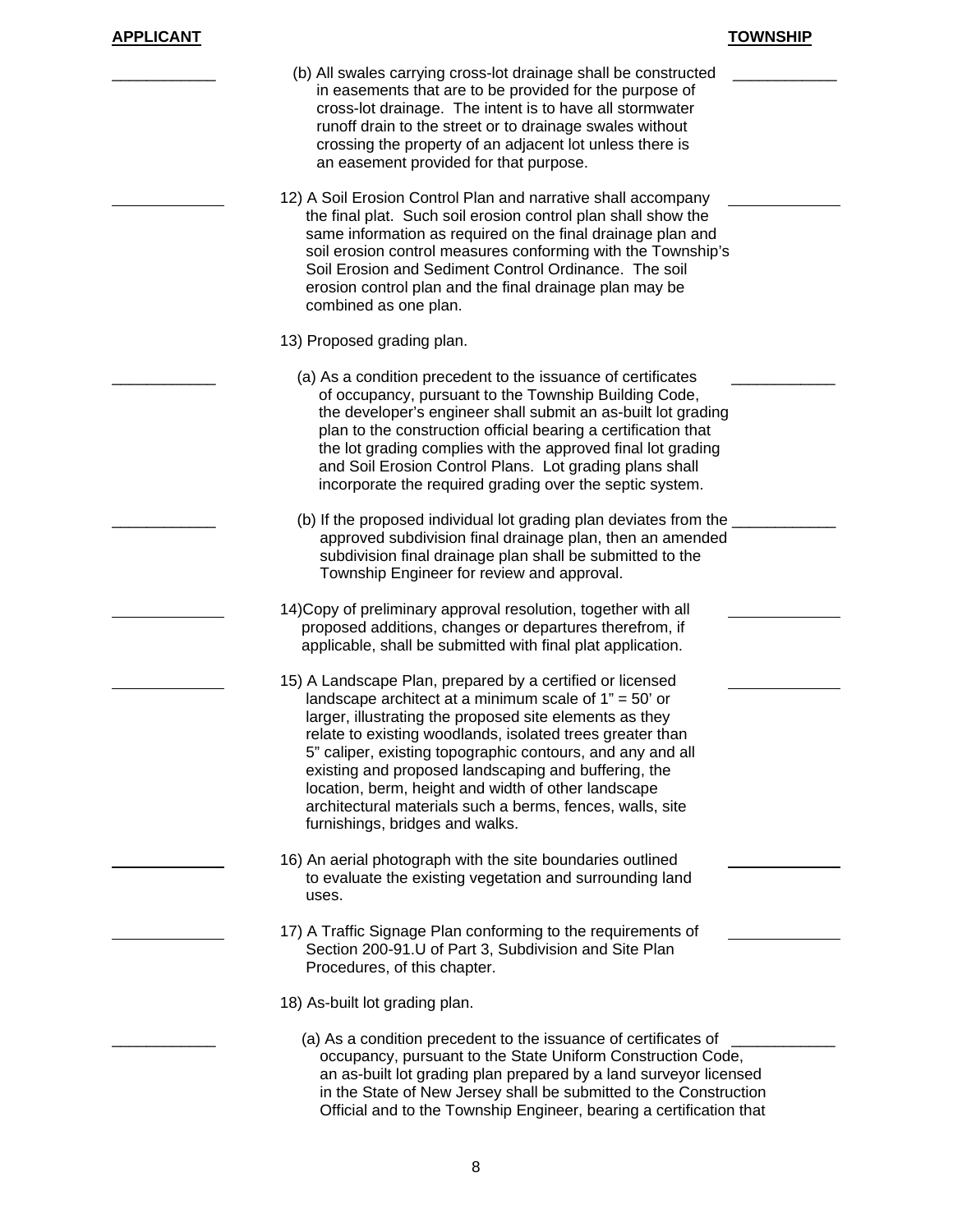the lot grading complies with the proposed lot grading plan and the final drainage plan as approved or as amended and approved by the Township Engineer.

#### **APPLICANT TOWNSHIP**

(b) The as-built plan shall be prepared with contours of one-foot intervals and shall include the building footprint, finished first floor elevation and ground elevations at all lot corners, all building corners, vehicle entrance to a garage, drainage swale inverts between adjacent interrupted landscape berms, top of the curb adjacent to the property corners, edge of the township-owned sidewalk adjacent to property corners and at the center of the driveway, inlet grate elevations (private and Township-owned)and all high points on the lot. The invert and surrounding ground elevation shall be shown for sanitary sewer clean-outs and for sump pump discharge line clean-outs. The plan shall also show the location of the septic system, lateral inverts, D-box outlet inverts and septic tank lid elevations, if applicable. All proposed ground elevations shown on the approved proposed grading plan shall be included on the as-built plan.

SUBDIVISION CHECK LIST – APPLICATION NO.

#### REQUEST FOR WAIVER

Section from which

Waiver Requested **Reason Reason Reason Reason Reason Reason Reason Reason Reason Reason Reason Reason Reason Reason Reason Reason Reason Reason Reason Reason Reason Reason Reason**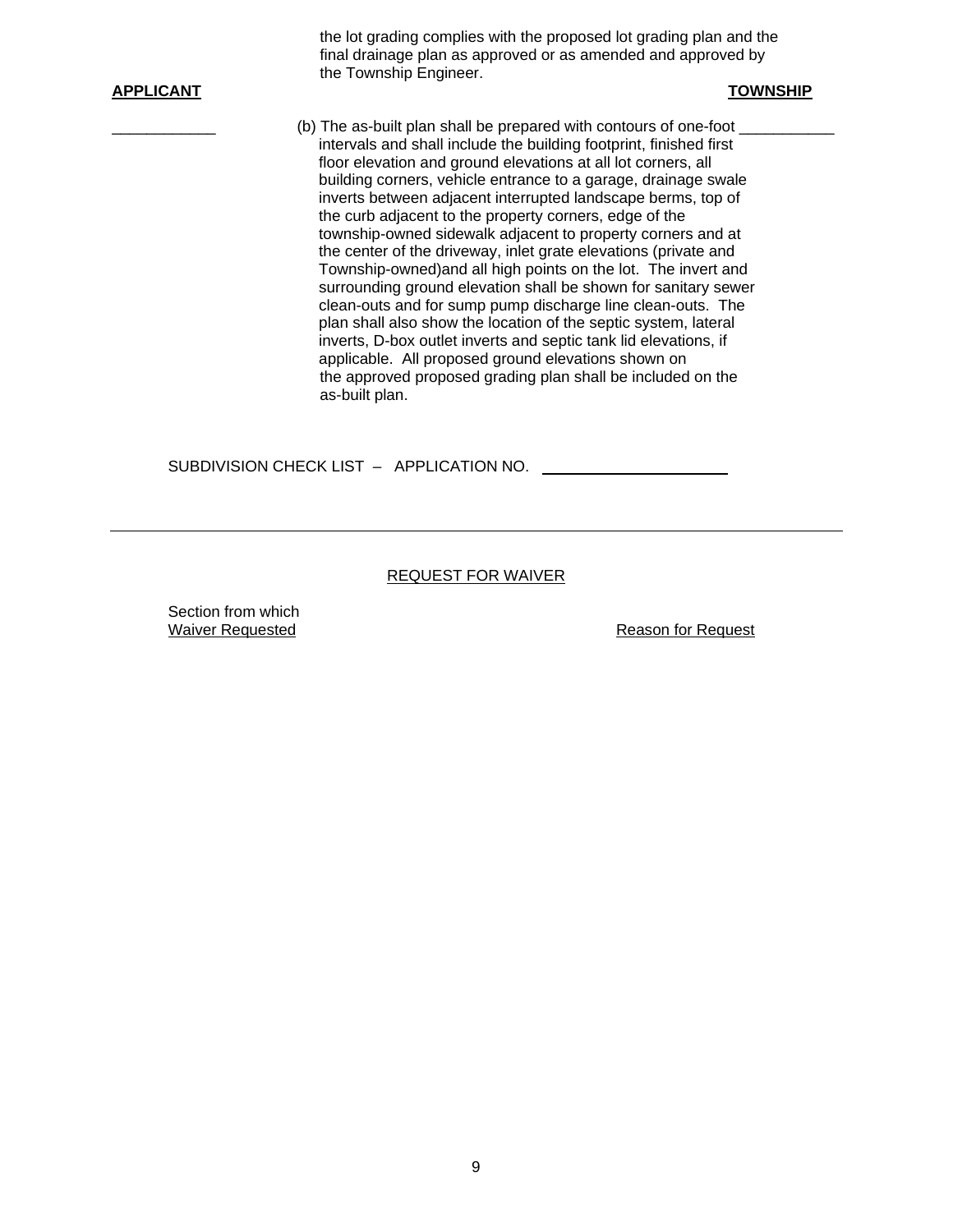### LEGEND

|    | WEST WINDSOR TOWNSHIP.        |                                                                                                                                                                                                                                     | I CONSENT TO THE FILING OF THIS SUBDIVISION PLAT WITH THE PLANNING BOARD OF                                                                         |
|----|-------------------------------|-------------------------------------------------------------------------------------------------------------------------------------------------------------------------------------------------------------------------------------|-----------------------------------------------------------------------------------------------------------------------------------------------------|
|    | (Owner)                       |                                                                                                                                                                                                                                     | (Date)                                                                                                                                              |
|    | major subdivision:            |                                                                                                                                                                                                                                     | To be signed before issuance of a Building Permit and incorporated only on a Final Plat of a                                                        |
|    |                               |                                                                                                                                                                                                                                     | I HEREBY CERTIFY THAT ALL THE REQUIRED IMPROVEMENTS HAVE BEEN INSTALLED<br>OR A BOND POSTED IN COMPLIANCE WITH ALL APPLICALBE CODES AND ORDINANCES. |
|    | (Township Engineer)           | (If Improvements installed in the contract of the contract of the contract of the contract of the contract of the contract of the contract of the contract of the contract of the contract of the contract of the contract of       | (Date)                                                                                                                                              |
|    |                               | (If Bond Posted) <b>Example 20</b> Second 20 Second 20 Second 20 Second 20 Second 20 Second 20 Second 20 Second 20 Second 20 Second 20 Second 20 Second 20 Second 20 Second 20 Second 20 Second 20 Second 20 Second 20 Second 20 Se |                                                                                                                                                     |
|    | (Township Clerk)              |                                                                                                                                                                                                                                     | (Date)                                                                                                                                              |
|    | <b>Building Permit Issued</b> |                                                                                                                                                                                                                                     | (Date)                                                                                                                                              |
|    | a building permit:            |                                                                                                                                                                                                                                     | To be incorporated on Final Plat for Major or Sketch Plat for Minor and signed prior to issuance of                                                 |
|    |                               |                                                                                                                                                                                                                                     | VERIFICATION THAT PAYMENT OF MUNICIPAL TAXES OR ASSESSMENTS IS CURRENT                                                                              |
|    | (Township Clerk)              |                                                                                                                                                                                                                                     | (Date)                                                                                                                                              |
|    | a minor or a major.           |                                                                                                                                                                                                                                     | The appropriate approval signature block to be incorporated depending on whether subdivision is                                                     |
| a. |                               | Minor Subdivision Approved                                                                                                                                                                                                          | (Date of Board Approval)                                                                                                                            |
|    | (Chairman)                    |                                                                                                                                                                                                                                     | (Date)                                                                                                                                              |
|    |                               | (Planning Board Secretary)                                                                                                                                                                                                          | (Date)                                                                                                                                              |
|    |                               |                                                                                                                                                                                                                                     | Deed to subdivision must be filed within County Clerk within 190 days of date of                                                                    |

10